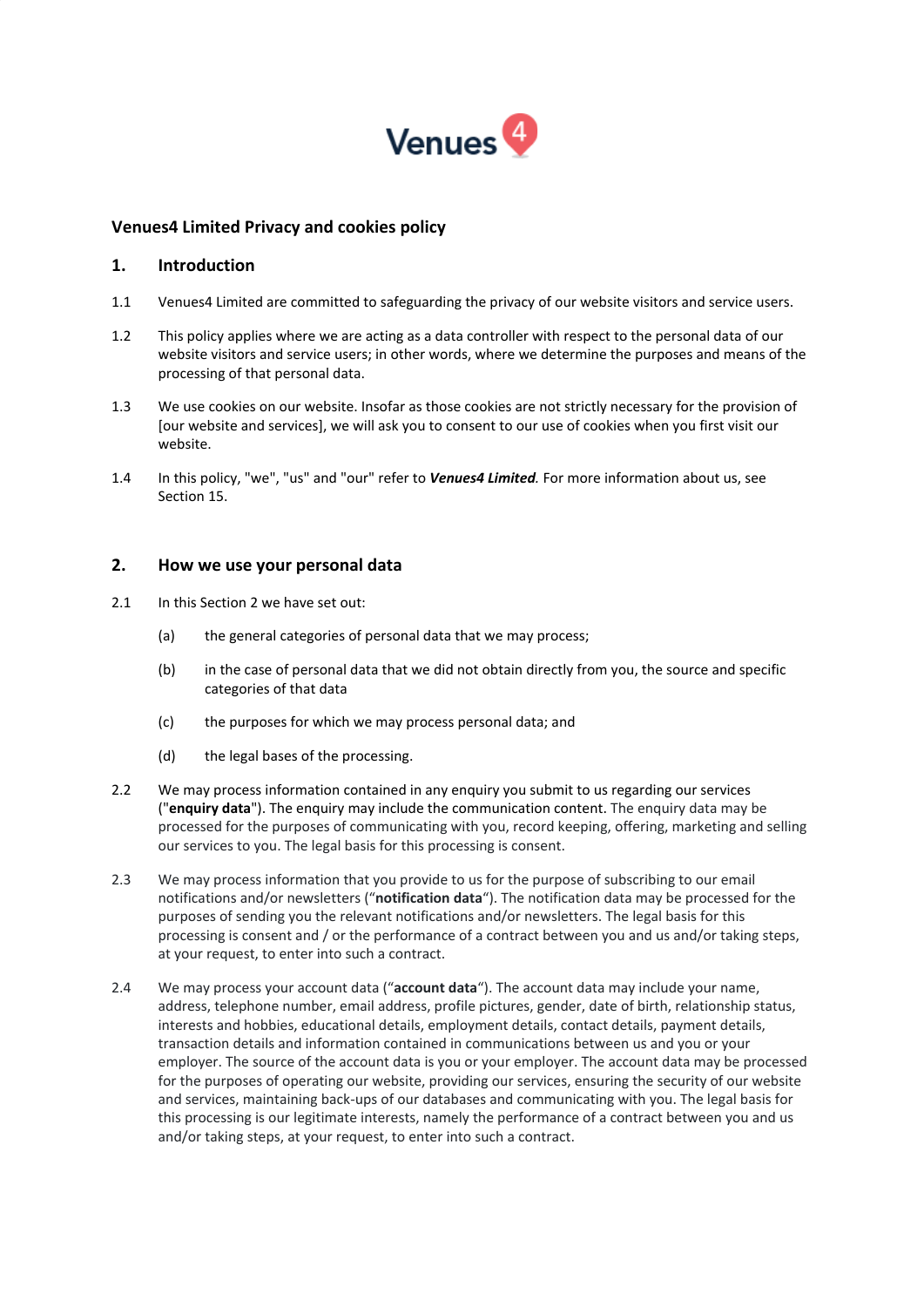- 2.5 We may process your personal data that are provided in the course of the use of our services ("**service data**"). The service data may include any data that you enter. The source of the service data is you or your employer. The service data may be processed for the purposes of providing our services, ensuring the security of our website and communicating with you. The legal basis for this processing is consent.
- 2.6 We may process information relating to our customer relationships, including customer contact information ("**customer relationship data**"). The customer relationship data may include your name, your employer, your job title or role, your contact details, and information contained in communications between us and you or your employer. The source of the customer relationship data is you or your employer. The customer relationship data may be processed for the purposes of managing our relationships with customers, communicating with customers, keeping records of those communications and promoting our services to customers. The legal basis for this processing is consent OR our legitimate interests, namely the proper management of our customer relationships.
- 2.7 We may process information that you provide to us for the purpose of subscribing to our email notifications and/or newsletters ("**notification data**"). The notification data may be processed [for the purposes of sending you the relevant notifications and/or newsletters]. The legal basis for this processing is consent
- 2.8 We may process information contained in or relating to any communication that you send to us ("**correspondence data**"). The correspondence data may include the communication content associated with the communication. The correspondence data may be processed [for the purposes of communicating with you and record-keeping. The legal basis for this processing is our legitimate interests, namely the proper administration of our website and business and communications with users.
- 2.9 We may process any of your personal data identified in this policy where necessary for the establishment, exercise or defence of legal claims, whether in court proceedings or in an administrative or out-of-court procedure. The legal basis for this processing is our legitimate interests, namely the protection and assertion of our legal rights, your legal rights and the legal rights of others.
- 2.10 We may process any of your personal data identified in this policy where necessary for the purposes of obtaining or maintaining insurance coverage, managing risks, or obtaining professional advice. The legal basis for this processing is our legitimate interests, namely the proper protection of our business against risks.
- 2.11 In addition to the specific purposes for which we may process your personal data set out in this Section 2, we may also process any of your personal data where such processing is necessary for compliance with a legal obligation to which we are subject, or in order to protect your vital interests or the vital interests of another natural person.

# **3. Providing your personal data to others**

- 3.1 In order to provide our services to you and facilitate our business functions, we use service provided by White Fluffy Cloud, a party data processors who are acting on our behalf and only processing your data in accordance with instructions from us and comply fully with this privacy notice, the data protection laws and any other appropriate confidentiality and security measures.
- 3.2 We may disclose your personal data to our insurers and/or professional advisers insofar as reasonably necessary for the purposes of obtaining or maintaining insurance coverage, managing risks, obtaining professional advice, or the establishment, exercise or defence of legal claims, whether in court proceedings or in an administrative or out-of-court procedure.
- 3.3 We may disclose *personal data; name, address, email address and telephone numbers* to our suppliers insofar as reasonably necessary for the purpose of communicating with venues.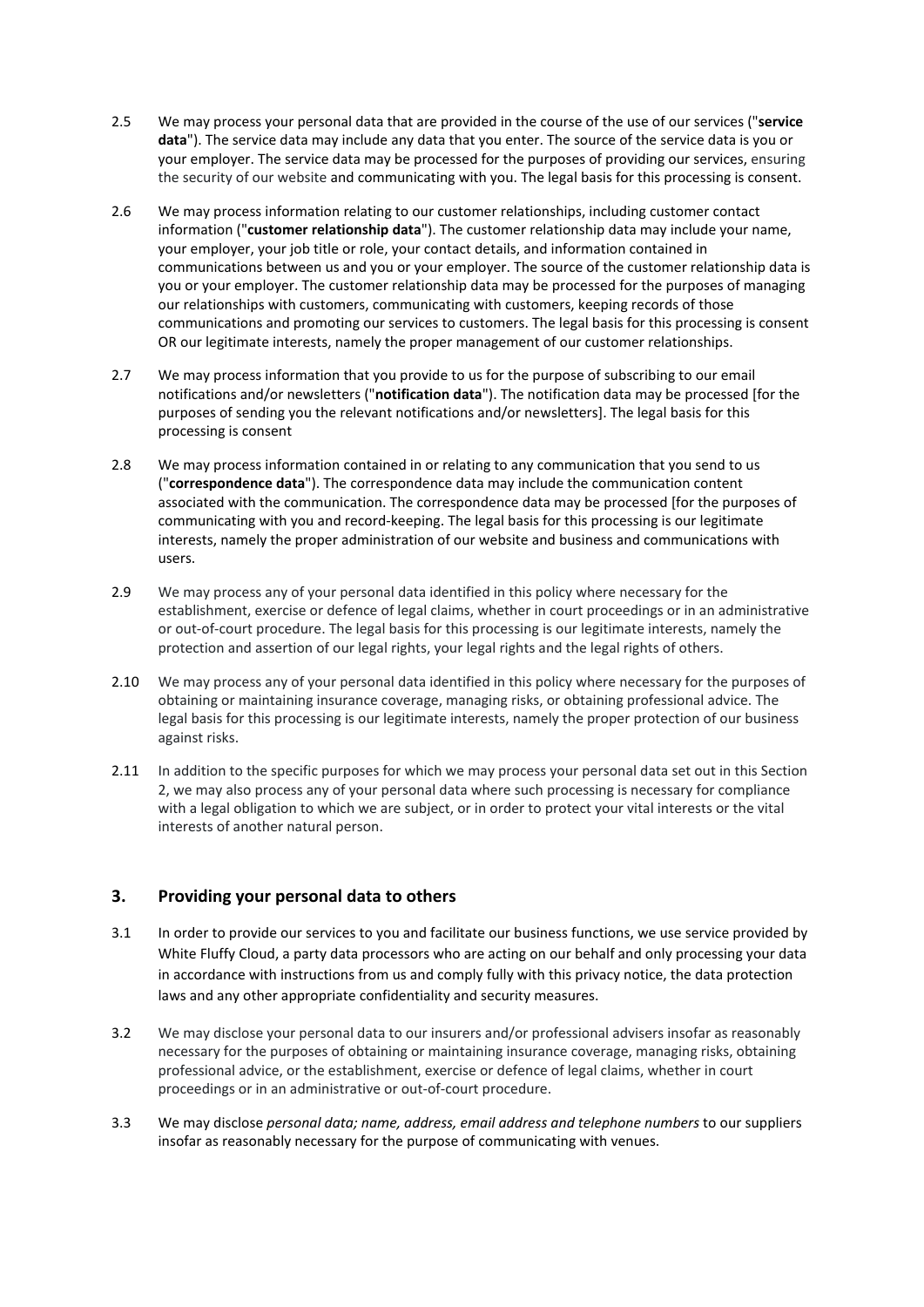3.4 In addition to the specific disclosures of personal data set out in this Section 3, we may disclose your personal data where such disclosure is necessary for compliance with a legal obligation to which we are subject, or in order to protect your vital interests or the vital interests of another natural person. We may also disclose your personal data where such disclosure is necessary for the establishment, exercise or defence of legal claims, whether in court proceedings or in an administrative or out-of-court procedure.

### **4 Retaining and deleting personal data**

- 4.1 This Section 4 sets out our data retention policies and procedure, which are designed to help ensure that we comply with our legal obligations in relation to the retention and deletion of personal data.
- 4.2 Personal data that we process for any purpose or purposes shall not be kept for longer than is necessary for that purpose or those purposes.
- 4.3 We will retain your personal data as follows:
	- (a) *enquiry data* and *notification data* will be retained for up to 3 years following our last communication.
	- (b) *account data* will be retained for a maximum period of seven years following termination of our services for tax and Accounting purposes.
	- (a) *service data* will be retained for a maximum period of 3 years following termination of our services.
	- (a) *usage data* will be retained for a maximum period of 3 years following collection.
- 4.4 Notwithstanding the other provisions of this Section 6, we may retain your personal data where such retention is necessary for compliance with a legal obligation to which we are subject, or in order to protect your vital interests or the vital interests of another natural person.

### **5. Security of personal data**

- 5.1 We will take appropriate technical and organisational precautions to secure your personal data and to prevent the loss, misuse or alteration of your personal data.
- 5.2 We will store all your personal data on secure servers.
- 5.3 Data relating to your enquiries that is sent from your web browser to our web server, or from our web server to your web browser, will be protected using encryption technology.
- 5.4 You acknowledge that the transmission of unencrypted or inadequately encrypted data over the internet is inherently insecure, and we cannot guarantee the security of data sent over the internet.

#### **6. Amendments**

- 6.1 We may update this policy from time to time by publishing a new version on our website.
- 6.2 You should check this page occasionally to ensure you are happy with any changes to this policy.
- 6.3 We may notify you of changes to this policy by email.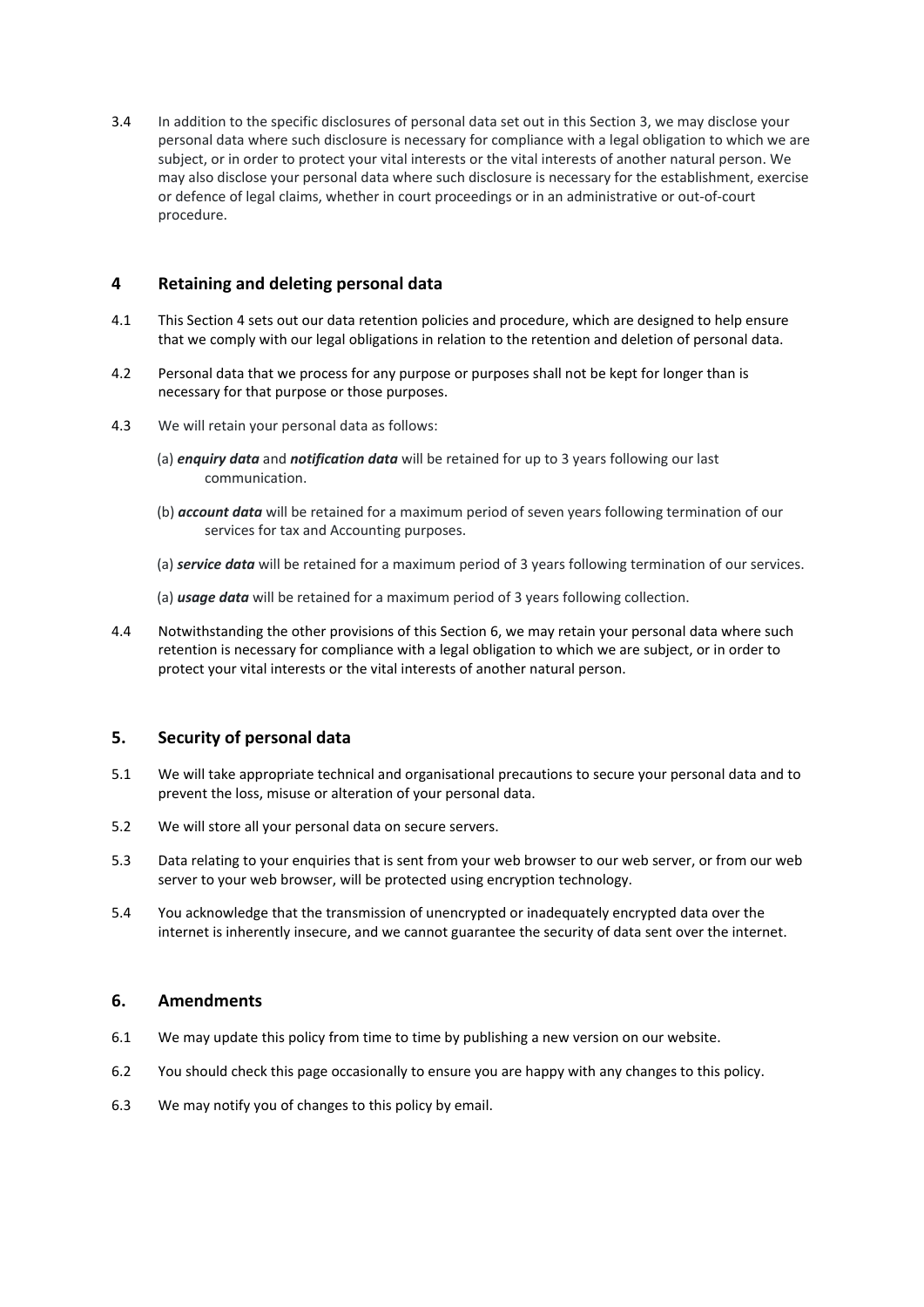## **7. Your rights**

- 7.1 In this Section 7, we have summarised the rights that you have under data protection law. Some of the rights are complex, and not all of the details have been included in our summaries. Accordingly, you should read the relevant laws and guidance from the regulatory authorities for a full explanation of these rights.
- 7.2 Your principal rights under data protection law are:
	- (a) the right to access;
	- (b) the right to rectification;
	- (c) the right to erasure;
	- (d) the right to restrict processing;
	- (e) the right to object to processing;
	- (f) the right to data portability;
	- (g) the right to complain to a supervisory authority; and
	- (h) the right to withdraw consent.
- 7.3 You have the right to confirmation as to whether or not we process your personal data and, where we do, access to the personal data, together with certain additional information. That additional information includes details of the purposes of the processing, the categories of personal data concerned and the recipients of the personal data. Providing the rights and freedoms of others are not affected, we will supply to you a copy of your personal data. The first copy will be provided free of charge, but additional copies may be subject to a reasonable fee.
- 7.4 You have the right to have any inaccurate personal data about you rectified and, taking into account the purposes of the processing, to have any incomplete personal data about you completed.
- 7.5 In some circumstances you have the right to the erasure of your personal data without undue delay. Those circumstances include: the personal data are no longer necessary in relation to the purposes for which they were collected or otherwise processed; you withdraw consent to consent-based processing; you object to the processing under certain rules of applicable data protection law; the processing is for direct marketing purposes; and the personal data have been unlawfully processed. However, there are exclusions of the right to erasure. The general exclusions include where processing is necessary: for exercising the right of freedom of expression and information; for compliance with a legal obligation; or for the establishment, exercise or defence of legal claims.
- 7.6 In some circumstances you have the right to restrict the processing of your personal data. Those circumstances are: you contest the accuracy of the personal data; processing is unlawful but you oppose erasure; we no longer need the personal data for the purposes of our processing, but you require personal data for the establishment, exercise or defence of legal claims; and you have objected to processing, pending the verification of that objection. Where processing has been restricted on this basis, we may continue to store your personal data. However, we will only otherwise process it: with your consent; for the establishment, exercise or defence of legal claims; for the protection of the rights of another natural or legal person; or for reasons of important public interest.
- 7.7 You have the right to object to our processing of your personal data on grounds relating to your particular situation, but only to the extent that the legal basis for the processing is that the processing is necessary for: the performance of a task carried out in the public interest or in the exercise of any official authority vested in us; or the purposes of the legitimate interests pursued by us or by a third party. If you make such an objection, we will cease to process the personal information unless we can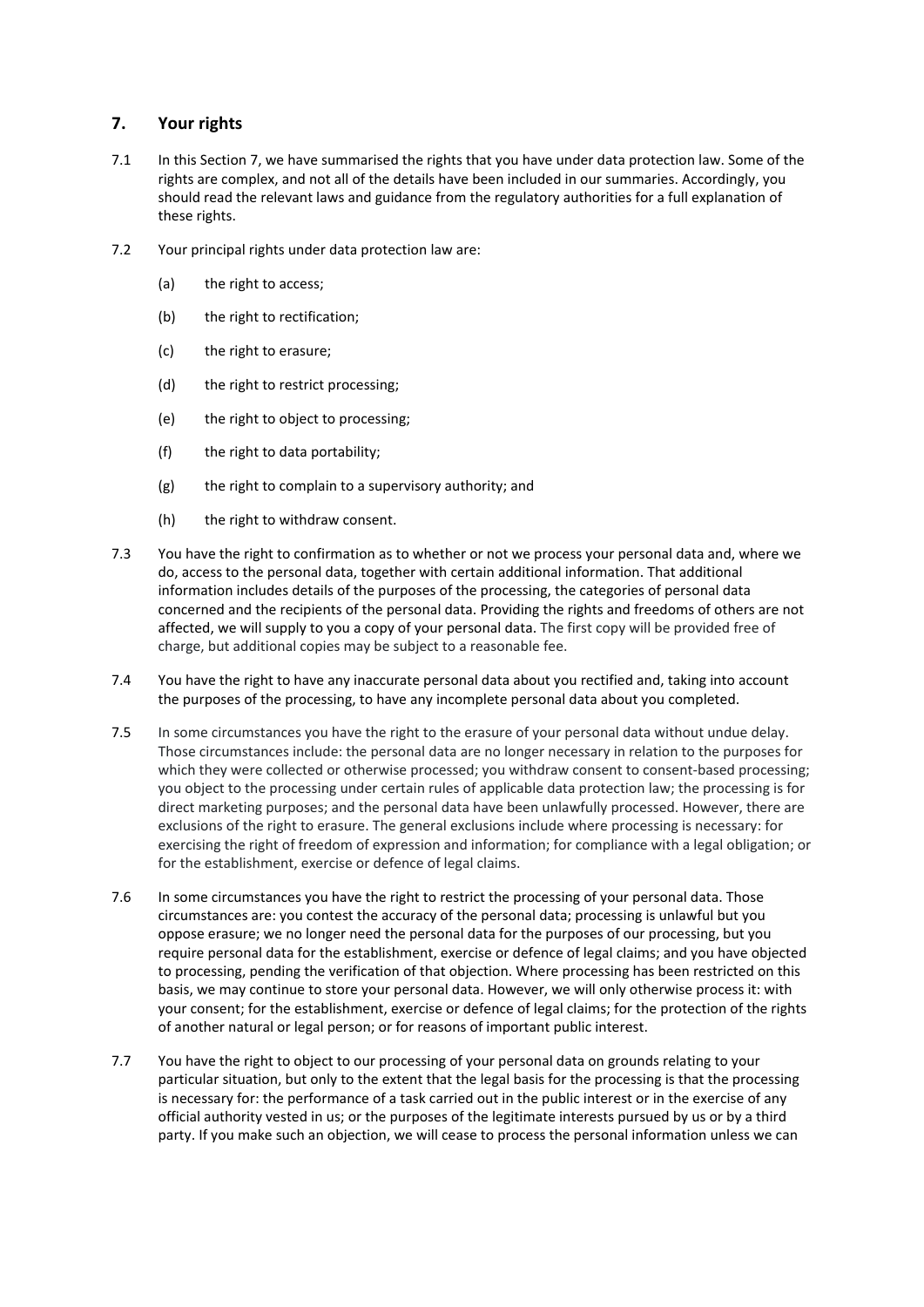demonstrate compelling legitimate grounds for the processing which override your interests, rights and freedoms, or the processing is for the establishment, exercise or defence of legal claims.

- 7.8 You have the right to object to our processing of your personal data for direct marketing purposes (including profiling for direct marketing purposes). If you make such an objection, we will cease to process your personal data for this purpose.
- 7.9 To the extent that the legal basis for our processing of your personal data is:
	- (a) consent; or
	- (b) that the processing is necessary for the performance of a contract to which you are party or in order to take steps at your request prior to entering into a contract,

and such processing is carried out by automated means, you have the right to receive your personal data from us in a structured, commonly used and machine-readable format. However, this right does not apply where it would adversely affect the rights and freedoms of others.

- 7.10 If you consider that our processing of your personal information infringes data protection laws, you have a legal right to lodge a complaint with a supervisory authority responsible for data protection. You may do so in the EU member state of your habitual residence, your place of work or the place of the alleged infringement.
- 7.11 To the extent that the legal basis for our processing of your personal information is consent, you have the right to withdraw that consent at any time. Withdrawal will not affect the lawfulness of processing before the withdrawal.
- 7.12 You may exercise any of your rights in relation to your personal data by written notice to us, in addition to the other methods specified in this Section 7.

#### **8. Third party websites**

- 8.1 Our website includes hyperlinks to, and details of, third party websites.
- 8.2 We have no control over, and are not responsible for, the privacy policies and practices of third parties.

### **9. Updating information**

9.1 Please let us know if the personal information that we hold about you needs to be corrected or updated.

### **10. About cookies**

- 10.1 A cookie is a file containing an identifier (a string of letters and numbers) that is sent by a web server to a web browser and is stored by the browser. The identifier is then sent back to the server each time the browser requests a page from the server.
- 10.2 Cookies may be either "persistent" cookies or "session" cookies: a persistent cookie will be stored by a web browser and will remain valid until its set expiry date, unless deleted by the user before the expiry date; a session cookie, on the other hand, will expire at the end of the user session, when the web browser is closed.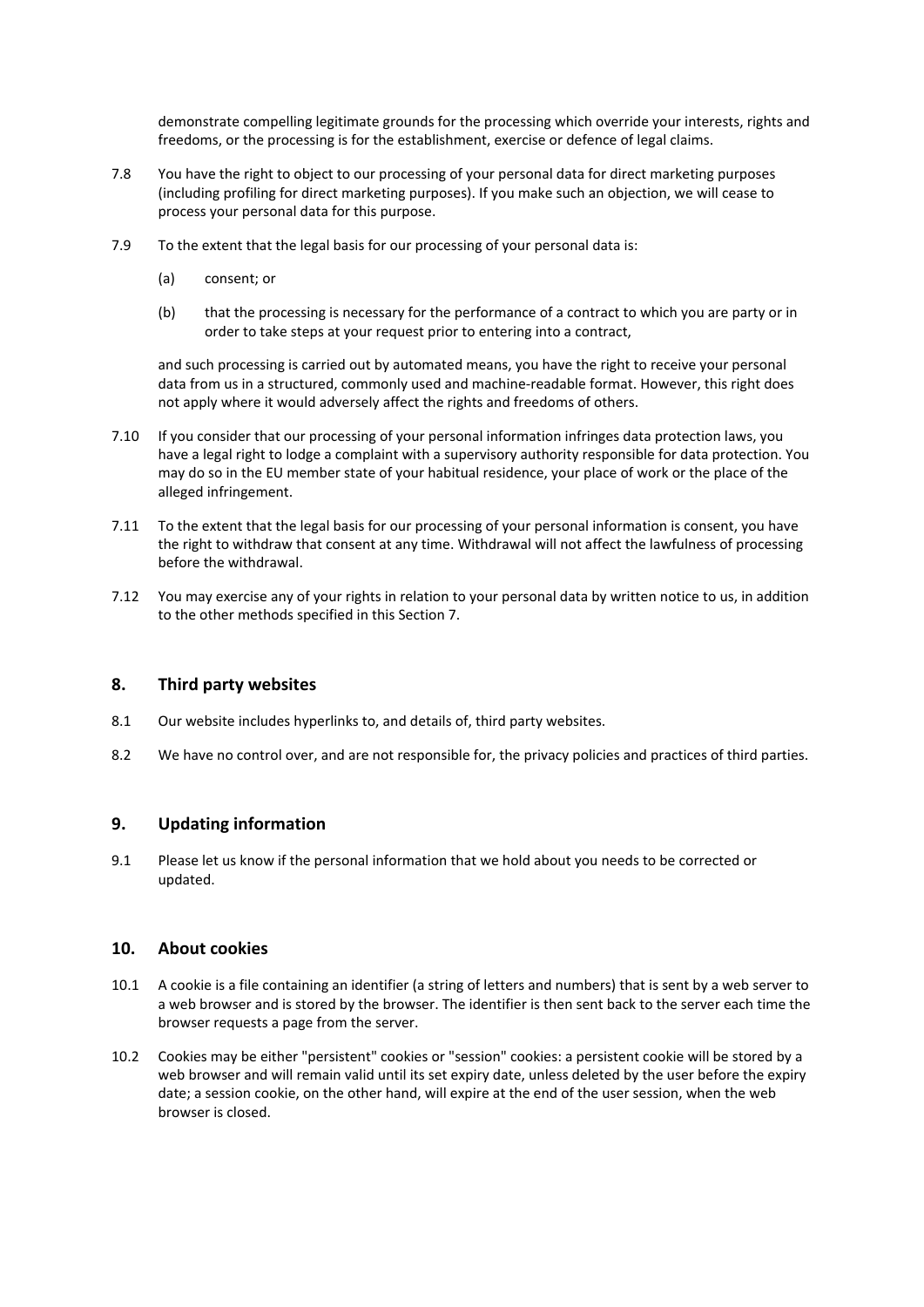10.3 Cookies do not typically contain any information that personally identifies a user, but personal information that we store about you may be linked to the information stored in and obtained from cookies.

### **11. Cookies that we use**

- 11.1 We use cookies for the following purposes:
	- (a) security we use cookies as an element of the security measures used to protect user accounts, including preventing fraudulent use of login credentials, and to protect our website and services generally;

### **12. Cookies used by our service providers**

12.1 Our service providers use cookies and those cookies may be stored on your computer when you visit our website.

### **13. Managing cookies**

- 13.1 Most browsers allow you to refuse to accept cookies and to delete cookies. The methods for doing so vary from browser to browser, and from version to version. You can however obtain up-to-date information about blocking and deleting cookies via these links:
	- (a) <https://support.google.com/chrome/answer/95647?hl=en> (Chrome);
	- (b) <https://support.mozilla.org/en-US/kb/enable-and-disable-cookies-website-preferences> (Firefox);
	- (c) <http://www.opera.com/help/tutorials/security/cookies/> (Opera);
	- (d)

[https://support.microsoft.com/en-gb/help/17442/windows-internet-explorer-delete-manage-c](https://support.microsoft.com/en-gb/help/17442/windows-internet-explorer-delete-manage-cookies) [ookies](https://support.microsoft.com/en-gb/help/17442/windows-internet-explorer-delete-manage-cookies) (Internet Explorer);

- (e) <https://support.apple.com/kb/PH21411> (Safari); and
- (f) <https://privacy.microsoft.com/en-us/windows-10-microsoft-edge-and-privacy> (Edge).
- 13.2 Blocking all cookies will have a negative impact upon the usability of many websites.
- 13.3 If you block cookies, you will not be able to use all the features on our website.

### **14. Our details**

- 14.1 This website is owned and operated by Venues4 Limited.
- 14.2 We are registered in England and Wales under registration number 7933655, and our registered office is at 10 Bath Road, Old Town, Swindon, SN1 4BA.
- 14.3 Our principal place of business is at Venture House, 2 Arlington Square, Downshire Way, Bracknell, Berkshire. RG12 1WA.
- 14.4 You can contact us: